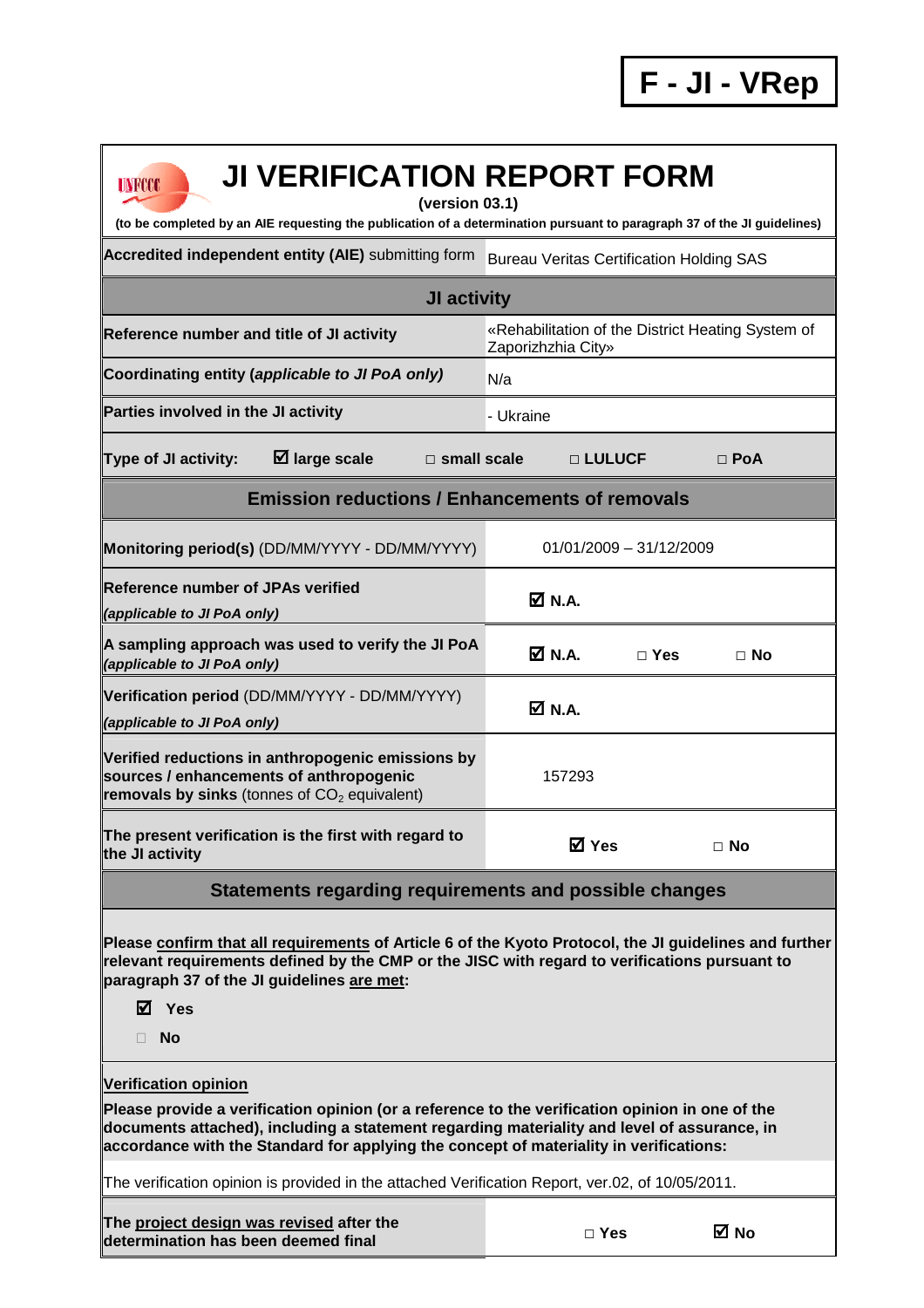|                                                                                                                                                                                                                                                                                                                       |                                                                          | If yes, please list all revisions to the project design<br>and express a determination opinion (or provide a<br>reference to an attached document containing the<br>required information)                       | $\boxtimes$ N.A.    |            |               |  |
|-----------------------------------------------------------------------------------------------------------------------------------------------------------------------------------------------------------------------------------------------------------------------------------------------------------------------|--------------------------------------------------------------------------|-----------------------------------------------------------------------------------------------------------------------------------------------------------------------------------------------------------------|---------------------|------------|---------------|--|
|                                                                                                                                                                                                                                                                                                                       |                                                                          | If project design was revised, please confirm that<br>conditions defined by paragraph 33 of the JI<br>quidelines are still met                                                                                  | M N.A.              | $\Box$ Yes | $\Box$ No     |  |
| opinion                                                                                                                                                                                                                                                                                                               |                                                                          | If project design was revised, please confirm that<br>the changes do not alter the original determination                                                                                                       | $\boxtimes$ N.A.    | $\Box$ Yes | ⊟ No          |  |
|                                                                                                                                                                                                                                                                                                                       |                                                                          | If project design was revised, please confirm that:                                                                                                                                                             |                     |            |               |  |
|                                                                                                                                                                                                                                                                                                                       | changed                                                                  | (a) Physical location of the project has not                                                                                                                                                                    | <b>☑</b> N.A.       | $\Box$ Yes | $\Box$ No     |  |
|                                                                                                                                                                                                                                                                                                                       |                                                                          | (b) If emission sources have changed, they are<br>reflected in an updated monitoring plan                                                                                                                       | <b>Ø</b> N.A.       | $\Box$ Yes | $\Box$ No     |  |
|                                                                                                                                                                                                                                                                                                                       |                                                                          | (c) Baseline scenario has not changed                                                                                                                                                                           | <b>Ø</b> N.A.       | $\Box$ Yes | $\Box$ No     |  |
|                                                                                                                                                                                                                                                                                                                       |                                                                          | (d) Changes are consistent with JI specific<br>approach or CDM methodology upon which<br>the determination was prepared for the project                                                                         | $\overline{M}$ N.A. | $\Box$ Yes | $\Box$ No     |  |
|                                                                                                                                                                                                                                                                                                                       |                                                                          | The monitoring plan was revised                                                                                                                                                                                 | $\Box$ Yes          |            | ⊠ No          |  |
| If yes, please inform for which technologies and<br>measures under each type of JPA the monitoring plan<br>was revised (applicable to JI PoA only)                                                                                                                                                                    |                                                                          |                                                                                                                                                                                                                 |                     |            |               |  |
| The revisions to the monitoring plan improve the<br>accuracy and/or applicability of information<br>collected, compared to the original monitoring plan<br>without changing conformity with the relevant<br>rules and regulations for the establishment of<br>monitoring plans                                        |                                                                          |                                                                                                                                                                                                                 | $\Box$ Yes          | $\Box$ No  | <b>☑</b> N.A. |  |
| List of documents attached to the verification report form                                                                                                                                                                                                                                                            |                                                                          |                                                                                                                                                                                                                 |                     |            |               |  |
| Please attach relevant documents used in the verification process and check mark below accordingly                                                                                                                                                                                                                    |                                                                          |                                                                                                                                                                                                                 |                     |            |               |  |
|                                                                                                                                                                                                                                                                                                                       |                                                                          |                                                                                                                                                                                                                 |                     |            |               |  |
| <b>Verification report</b><br>☑<br>Written approvals by the Parties involved, if applicable<br>☑                                                                                                                                                                                                                      |                                                                          |                                                                                                                                                                                                                 |                     |            |               |  |
|                                                                                                                                                                                                                                                                                                                       | ☑                                                                        | <b>Other documents:</b>                                                                                                                                                                                         |                     |            |               |  |
|                                                                                                                                                                                                                                                                                                                       | Document listing all revisions to the project design, if applicable<br>□ |                                                                                                                                                                                                                 |                     |            |               |  |
|                                                                                                                                                                                                                                                                                                                       | □                                                                        | Determination that the revisions to the project design, if applicable, do not alter the<br>original determination opinion and that the conditions defined by paragraph 33 of the<br>JI guidelines are still met |                     |            |               |  |
|                                                                                                                                                                                                                                                                                                                       | □                                                                        | Revised monitoring plan, if applicable                                                                                                                                                                          |                     |            |               |  |
| Determination that the revisions to the monitoring plan, if applicable, improve the<br>$\Box$<br>accuracy and/or applicability of information collected, compared to the original<br>monitoring plan without changing conformity with the relevant rules and regulations<br>for the establishment of monitoring plans |                                                                          |                                                                                                                                                                                                                 |                     |            |               |  |
|                                                                                                                                                                                                                                                                                                                       | Sampling plan, if applicable (JI PoA only)<br>❏                          |                                                                                                                                                                                                                 |                     |            |               |  |
|                                                                                                                                                                                                                                                                                                                       | ☑                                                                        | Any other documents (please list):                                                                                                                                                                              |                     |            |               |  |
|                                                                                                                                                                                                                                                                                                                       |                                                                          | MR3_Zpr_2009_v.03.xls (Excel file)                                                                                                                                                                              |                     |            |               |  |